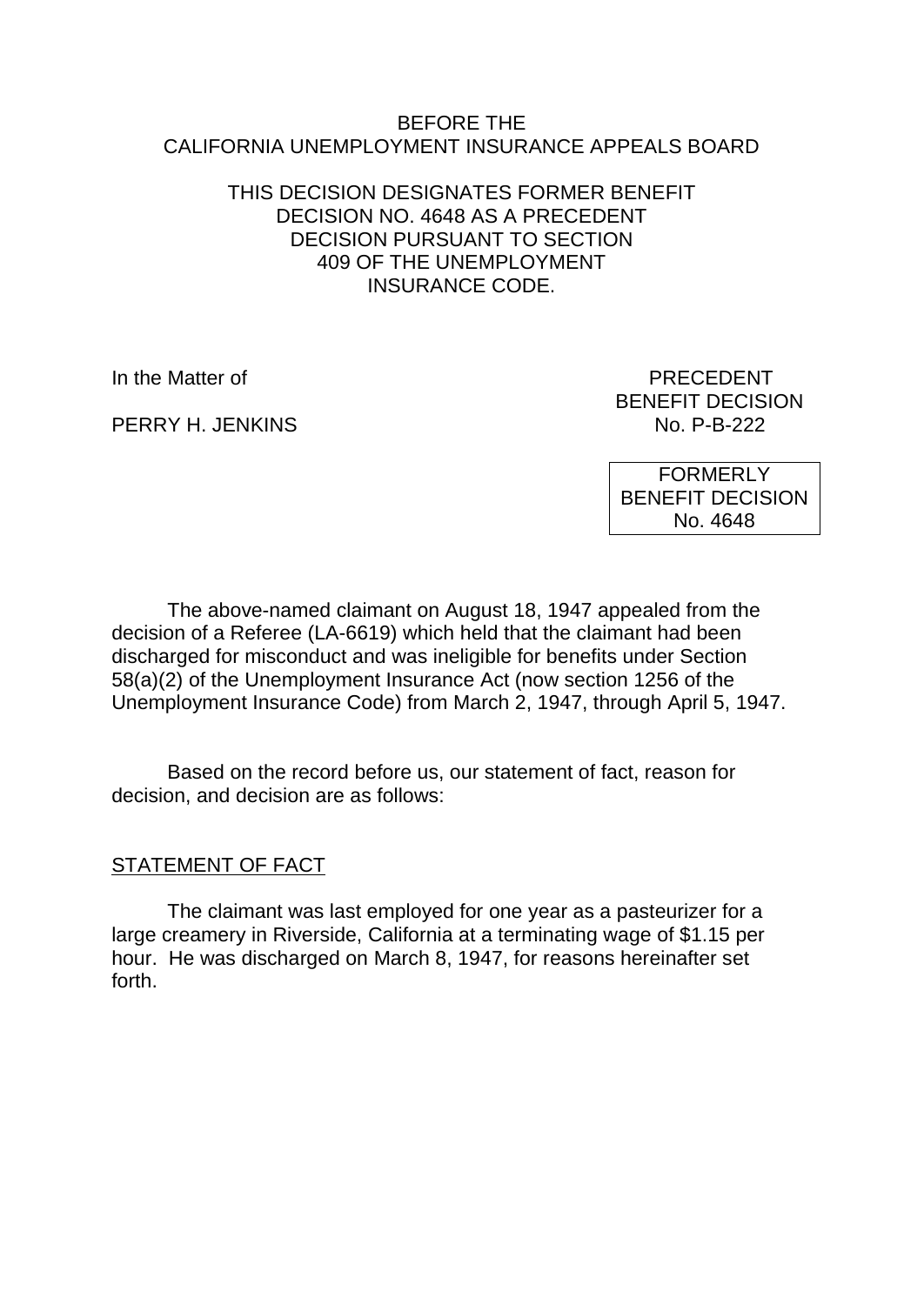On March 11, 1947, the claimant registered for work and filed a claim for benefits in the Riverside office of the Department of Employment. On May 8, 1947, the Department issued a determination which disqualified the claimant for five weeks from March 2, 1947 to April 5, 1947, on the ground that he had been discharged for misconduct connected with his most recent work within the meaning of Section 58(a)(2) of the Unemployment Insurance Act (now section 1256 of the code). From such determination the claimant appealed and a Referee affirmed the determination.

According to the record, claimant was discharged by the employer's superintendent on March 8, 1947, because the claimant did not perform his work to the satisfaction of the superintendent. Prior to the date of discharge there had been several discussions between the superintendent and the claimant in connection with the quality of the claimant's services and although the claimant testified that his work improved after those discussions, his superintendent believed that the claimant had failed to improve sufficiently to warrant retention of the claimant's services. The principal complaint against the claimant appears from the record to be a failure to pasteurize milk on occasions at proper temperature and that the claimant at times held milk in the vats an excessive time, resulting in the milk acquiring an undesirable flavor. The evidence discloses one instance in which about three hundred gallons of milk were spoiled due to improper pasteurization, thereby resulting in a considerable financial loss to the employer.

# REASON FOR DECISION

The statutory provision applicable in determining the issue involved in this appeal reads as follows:

"Sec. 58(a) [now section 1256 of the code]. An individual shall be disqualified for benefits if:

\* \* \*

"(2) He has been discharged for misconduct connected with his most recent work, if so found by the commission. . . ."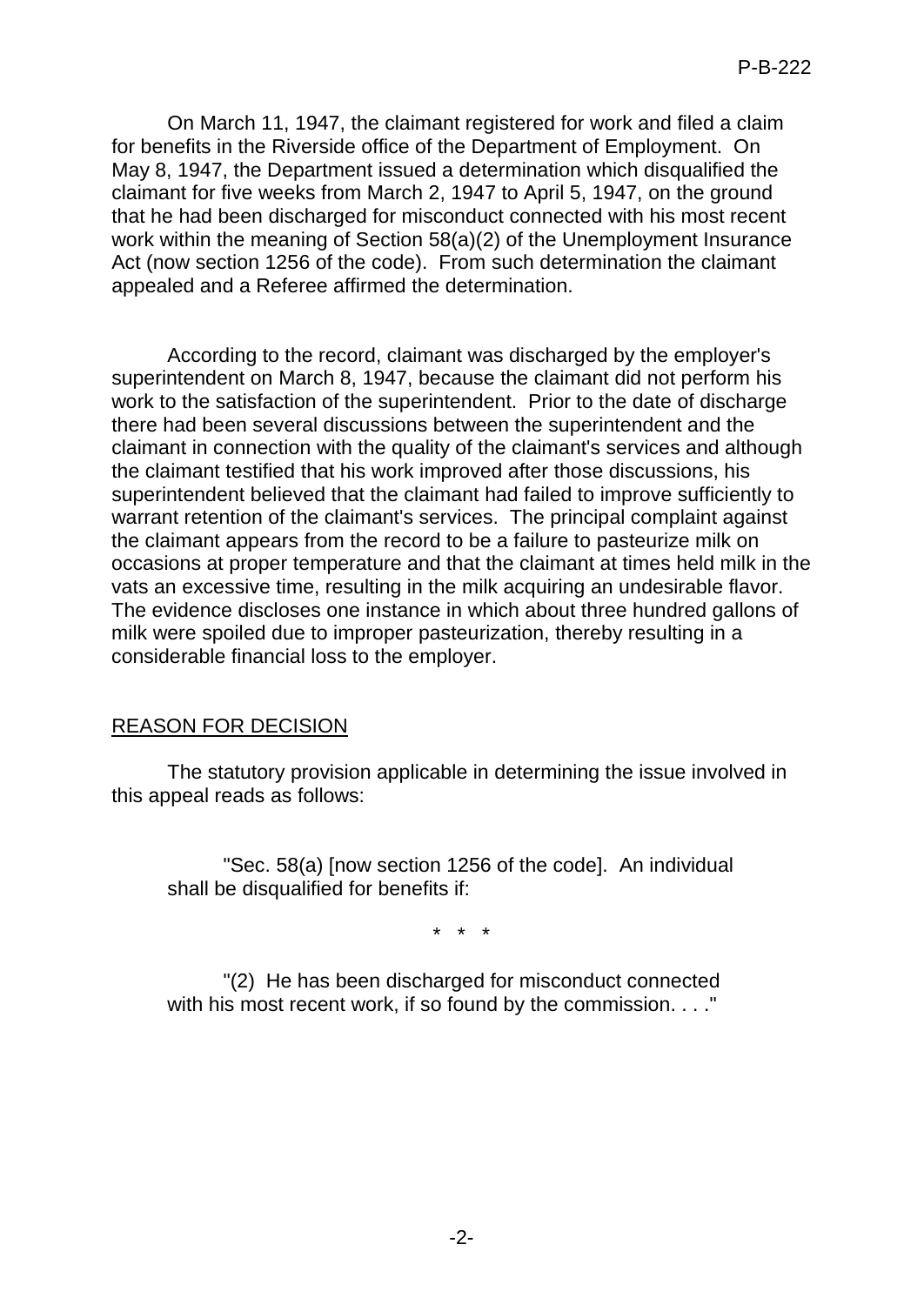Appeals involving the application of Section 58(a)(2) of the Act (now section 1256 of the code) have been before us in a number of prior cases and we have held that in order to constitute misconduct within the meaning of the statutory disqualification, the claimant must have materially breached a duty owed the employer under the contract of employment, which breach tends substantially to injure the employer's interest. (See Cases Nos. 2619-4261, 3721-6348, and others.) As stated by the Supreme Court of Wisconsin in Boynton Cab Co. vs. Neubeck, 296 N.W. 636:

"The term 'misconduct' as used in (the disqualification provision) is limited to conduct evincing such wilful or wanton disregard of an employer's interest as is found in deliberate violations or disregard of standards of behavior which the employer has the right to expect of his employee, or in carelessness or negligence of such degree or recurrence as to manifest equal culpability, wrongful intent or evil design, or to show an intentional and substantial disregard of the employer's interest or of the employee's duties and obligations to his employer. On the other hand, mere inefficiency, unsatisfactory conduct, failure in good performance as the result of inability or incapacity, inadvertencies or ordinary negligence in isolated instances or good faith errors in judgement or discretion are not to be deemed 'misconduct' within the meaning of the statute." (Emphasis added)

A careful review of the entire evidence in the instant matter does not disclose, in our opinion, more than inefficiency or unsatisfactory performance on the part of the claimant which culminated in the claimant's discharge on March 8, 1947. The record does not establish that the claimant wilfully or intentionally disregarded the employer's interest or that the occurrences forming the basis for the discharge were deliberate violations of standard good behavior which the employer has the right to expect of his employee. Although the claimant was unquestionably discharged, we are of the opinion that the termination is not for misconduct on the part of the claimant within the meaning of that term as used in the Act. Therefore, he is not subject to disqualification from benefits under the provisions of Section 58(a)(2) (now section 1256 of the code) quoted above.